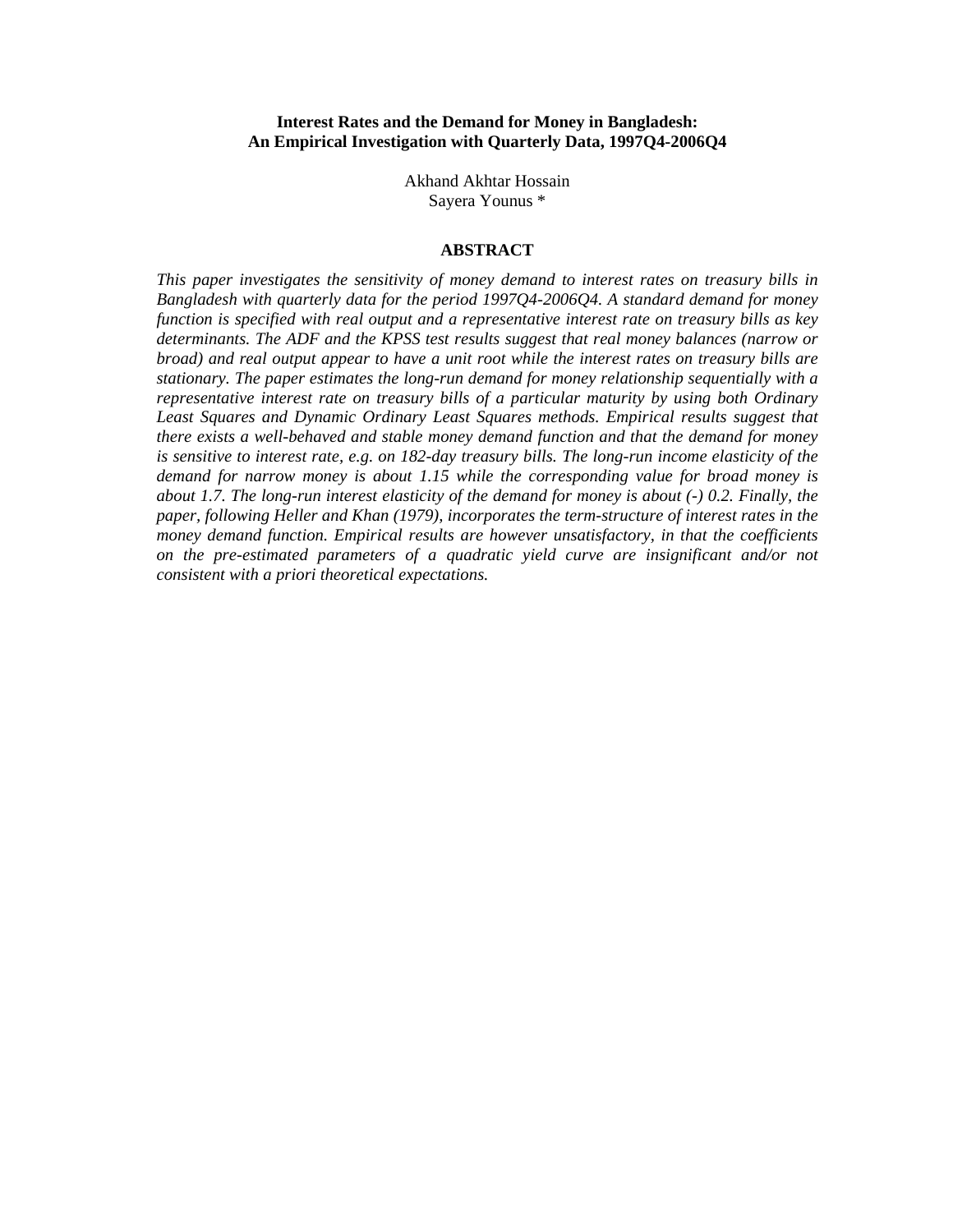### **Term Structure of the Interest Rates and the Demand for Money in Bangladesh: An Empirical Investigation with Quarterly Data, 1997Q4-2006Q4**

### **I. INTRODUCTION**

The role of monetary policy in Bangladesh has gained increasing importance over the last decade or so for maintaining macroeconomic stability in general and price stability<sup>1</sup> in particular. In late 2005, the Bangladesh Bank (the country's central bank) formalized the framework for the conduct of monetary policy to achieve what it calls '*price stability with the highest sustainable output growth*' (Bangladesh Bank 2005). This has been part of its strategy to make monetary policy more credible and effective in achieving and maintaining price and thereby exchange rate stability. Since then, the Bank has continued with monetary targeting given that a loose form of monetary base targeting has been in place since 2003 under the IMF-supported *Poverty Reduction and Growth Facility* program. The experience of the past two years however reveals that the Bank does not follow a strict rule-based monetary targeting for long-term price stability but uses various monetary policy instruments to stabilise the short-term fluctuations of output and prices. This policy note investigates whether the key underlying relationship in monetary targeting, such as the stability of the money demand function remains valid and that whether (or to what extent) the demand for money has become sensitive to market-determined interest rates on treasury bills.<sup>2</sup>

## **II. INTEREST RATES AND THE DEMAND FOR MONEY: THEORY AND EMPIRICAL STUDIES IN BANGLADESH**

One key issue in the literature on monetary policy is the role of interest rates in the demand for money function. While the Keynesian economists consider the interest rate an important determinant of money demand (and therefore a source of instability in the money demand function), the monetarists downplay the role of interest rates in the money demand function unless the interest elasticity of money demand is very large as the Keynesians claim.<sup>3</sup> According to Friedman (1956), the relevant interest rate in the demand for money function should be the interest rate on bonds  $(i<sub>b</sub>)$  minus the interest rate on money itself (i<sub>m</sub>), which is considered zero but, in Friedman's view, should be positive when the implicit rate of return on money is treated as a return on money. In a competitive financial system, the interest rates on bonds and the implicit rate of return on money move together and

<sup>\*</sup> Associate Professor of Economics, Faculty of Business and Law, University of Newcastle, Australia, email: *akhtar.hossain@newcastle.edu.au* and Senior Research Economist, Policy Analysis Unit, Research Department, Bangladesh Bank, Bangladesh, email: *sayera33@yahoo.com,* respectively. 1

For all intents and purposes, price stability means 'low and stable inflation' without suggesting any particular rate of inflation that should be considered low and stable in a statistical sense.

<sup>&</sup>lt;sup>2</sup> Although the money and capital markets in Bangladesh are yet to be adequately developed for any successful implementation of a sophisticated strategy of monetary policy such as full-fledged inflation targeting, it is important to determine whether the money demand function has become sensitive to market determined interest rates given that financial reforms have allowed the interest rates to be determined by market forces over the past decade or so. This information is important under monetary targeting that relies heavily on stability of the demand for money function in which interest rates have some role. 3

For example, Friedman (1969:155) writes:

It is important that we try to determine as accurately as possible the characteristics of the demand for money, including the elasticity of demand with respect to interest rates. But in my opinion no "fundamental issues" in either monetary theory of monetary policy hinge on whether the estimated elasticity can for most purposes be approximated by zero or is better approximated by  $-1$  or  $-0.5$  or  $-2.0$ , provided it is seldom capable of being approximated by  $- \infty$ . The important consideration for monetary theory and policy is whether the demand for money can be treated as a reasonably stable function of a fairly small number of variables and whether this function can be empirically specified with reasonable accuracy. Whether one important argument of the function is an interest rate or set of interest rates is much less important.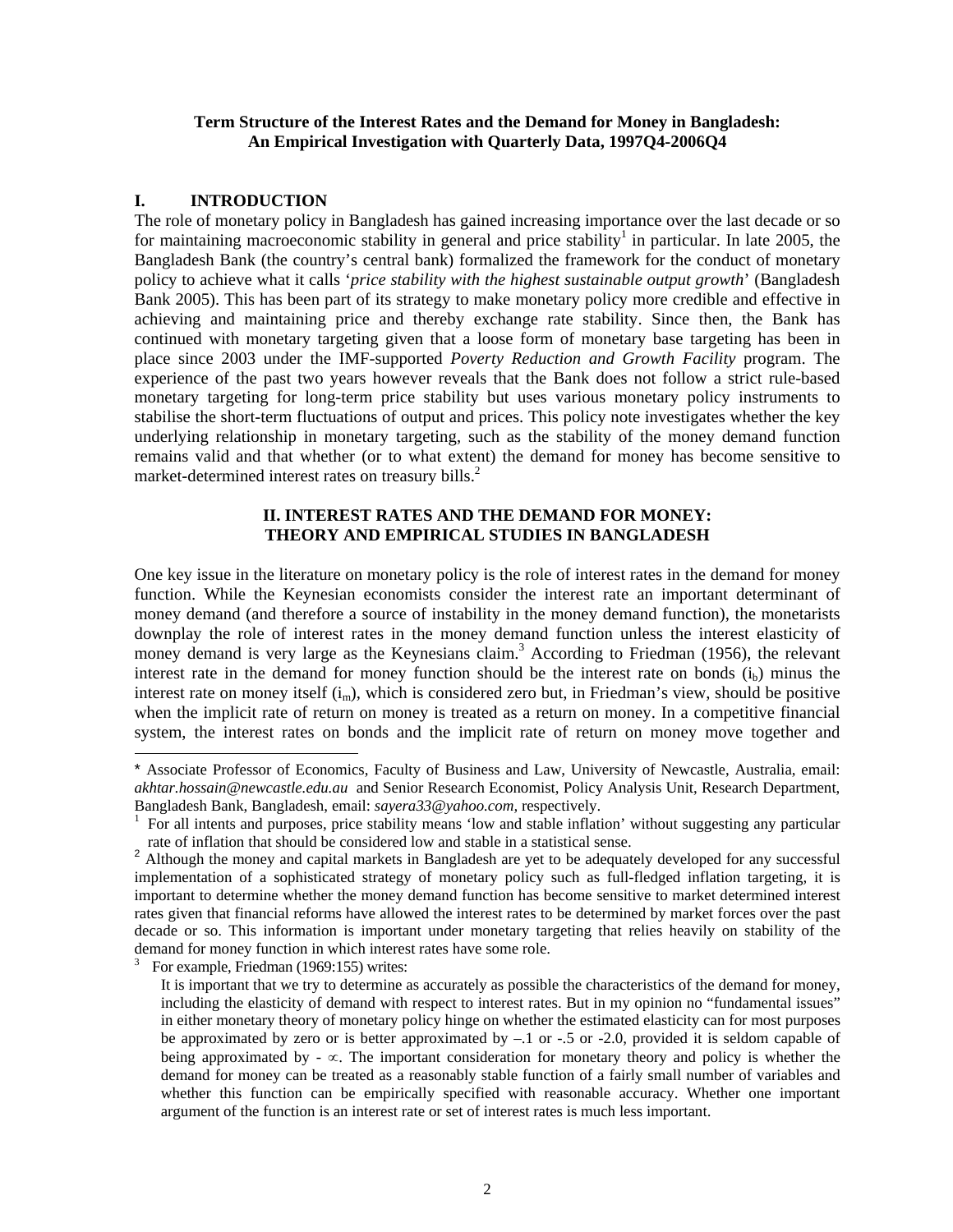therefore the interest rate differential  $(i_b-i_m)$  may remain relatively unchanged and should not affect the demand for money (Friedman1959; Mishkin 2007).

Until recently, most interest rates in developing countries (including Bangladesh) were institutionally set at levels below the rates that competitive markets would have generated otherwise. In some instances, the interest rates were kept well below the inflation rate, implying negative real interest rates.<sup>4</sup> Furthermore, in the absence of a range of financial assets, asset substitution took place between money and physical assets<sup>5</sup> and not between money and interest-bearing financial assets, since if the prices of alternate assets rise with the price level, their real returns are zero whereas the real return on money (given that its nominal value is fixed) is minus the rate of inflation. Physical assets therefore represented a major hedge against inflation and acted as alternative assets in the portfolio of non-bank public. All these factors made expected inflation a better proxy for the opportunity cost of holding money in Bangladesh. Still, following the empirical literature, researchers have used both the deposit rate of interest and a proxy for expected inflation in the empirical money demand function for Bangladesh.<sup>6</sup>

## **III. ESTIMATING A MONEY DEMAND RELATIONSHIP WITH INTEREST RATES ON TREASURY BILLS**

Estimation of a long-run money demand function involves the establishment of a cointegral relationship among money, prices, income and the interest rates. As part of empirical investigation of the money demand behaviour in Bangladesh, the time series properties of variables in the money demand function are investigated by both the ADF and the KPSS tests. The definitions of variables and the unit root tests results suggest that real money balances (narrow or broad) and real output appear to have a unit root but the interest rates on treasury bills are stationary. This indicates that real money balances and real output are eligible to form a cointegral relationship while the interest rates and any other stationary variables may be included in the long-run regression to reduce bias in the estimates.<sup>7</sup>

Tables 1-2 report both the OLS and DOLS estimates of the demand for money function where the interest rate on treasury bills of a particular maturity is used for estimation purposes. After experimentation with the general form of the DOLS specification (with  $\kappa = 2$ ), a simplified equation is reported with an interest rate of a particular maturity after elimination of the first-difference terms that are statistically significant. In the results the figures in parentheses are absolute t-ratios,  $R^2$  is the adjusted coefficient of determination, SER is the standard error of the regression, DW is the cointegration regression Durbin-Watson statistic, DF is the Dickey-Fuller statistic for a unit root in the residuals and SM, SJ and SS are seasonal dummies.

The regression results obtained by the DOLS are superior to those of OLS. They suggest that the coefficients on both output and the interest rate on treasury bills of longer-term maturities bear their expected signs and are highly significant. The DOLS regression equation with the interest rate on 182 day treasury bills performs the best and is used for interpretation. The Wald test statistic (not reported)

<sup>&</sup>lt;sup>4</sup> This has been the case for Bangladesh especially during the early 1970s.

 $^5$  They include land, houses, gold, silver and consumer durables.

<sup>&</sup>lt;sup>6</sup> The major studies on money demand in Bangladesh include Ahmed (1977), Rahim and Sohrabuddin (1986, 1988), Bahar (1987), Taslim (1983, 1984), Hossain (1988), Hasan (1992), Islam (2000), and Hossain (2003, 2006). These studies have included real output and the deposit rate of interest, with or without expected inflation, as the opportunity cost of holding money.

<sup>7</sup> Note that real balances and real output are  $I(1)$  and therefore the cointegrating equation between real balances, real output and the interest rate is balanced. The inclusion of the interest rate, which is I(0), is appropriate on both theoretical and statistical grounds (Vogelvang 2005).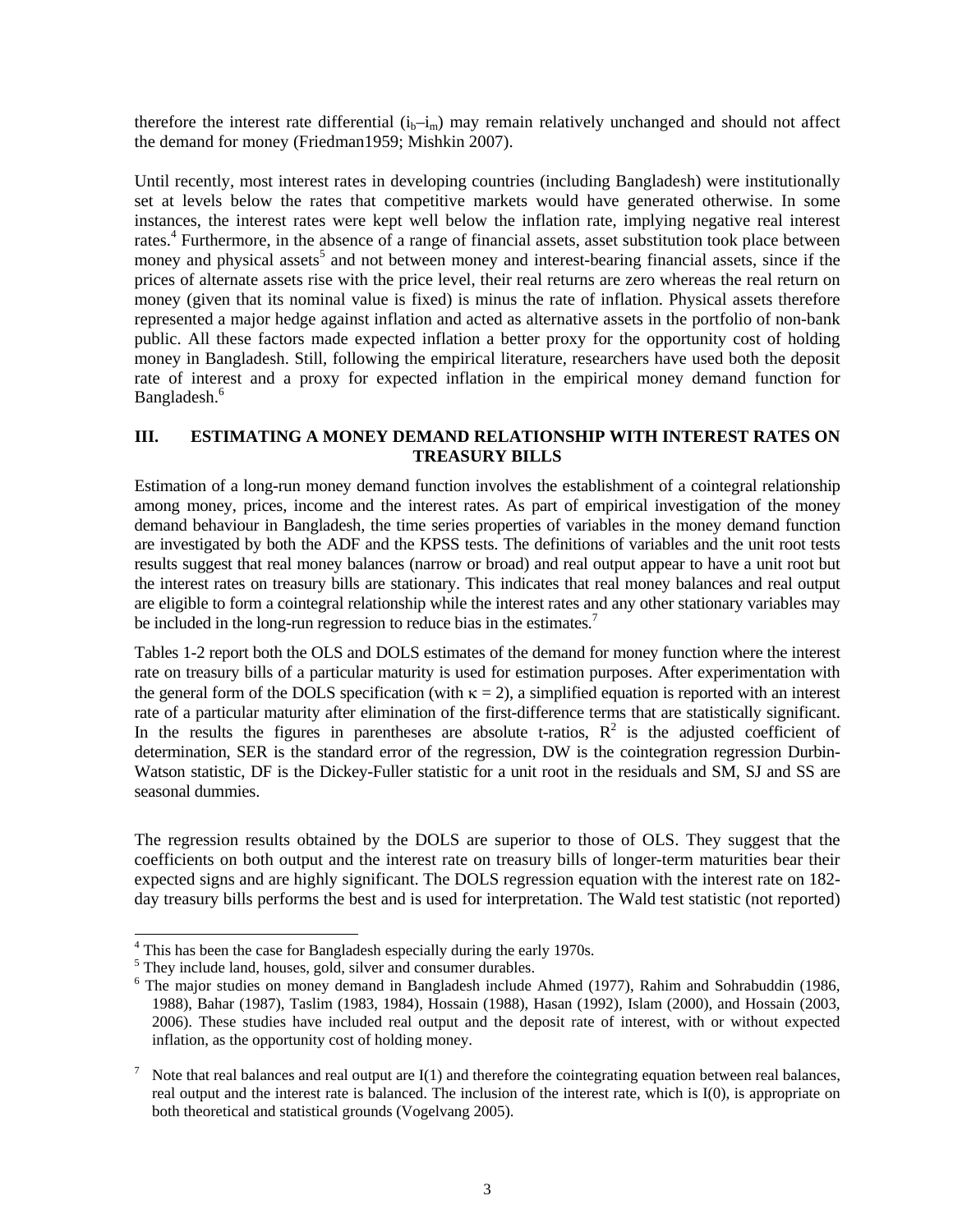suggests that the long-run income elasticity of the demand for narrow money is significantly greater than one. The null hypothesis that the coefficient on the interest rate is zero is also rejected. The coefficient values obtained here with quarterly data are not much different from those obtained by annual data in other studies such as Hossain (2006). The estimated equation is well-behaved and stable, as the CUSUM and CUSUM-SQ of residuals suggest. <sup>8</sup>

Table 2 reports the regression results for real broad balances. The results are similar to those obtained with real narrow balances. The coefficients on real output and the interest rate on treasury bills of a longer-term maturity bear their expected signs and are highly significant. The Wald test statistic (not reported) suggests that the income elasticity of the demand for broad money is significantly greater than one. The null hypothesis that the coefficient on the interest rate on treasury bills is zero is also rejected. The preferred model with the interest rate on 182-day treasury bills performs the best. The model is well-behaved and stable, as the CUSUM and CUSUMSQ of residuals suggest.

## **IV. ESTIMATING THE MONEY DEMAND FUNCTION WITH THE TERM STRUCTURE OF INTEREST RATES**

In an influential theoretical paper, Friedman (1977) argued that in a demand for money equation the whole term structure of interest rates is relevant. Heller and Khan (1979) adopted Friedman's idea and estimated a quarterly U.S. money demand equation over the period 1960-1976. In a follow-up paper, Friedman and Schwartz (1982) incorporated the term structure of interest rates with their phaseaverage data for the United States covering the period 1873-1975.

## **Empirical Results**

In this note, equation (6) has been used for estimation purposes. Table 3 reports the regression results. The overall results are unsatisfactory, in the sense that the coefficients on estimated yield curve parameters are insignificant or unstable. The equations remain relatively stable when only the intercept and the slope parameter of the yield curve are used. The diagnostic statistics also suggest that the equations suffer from other statistical problems.

## **V. SUMMARY AND CONCLUDING REMARKS**

Empirical results of the present analysis suggest that there exists a well-behaved and stable demand for money function and that the demand for money (narrow or broad) is sensitive to the interest rate, e.g. on 182-day treasury bills. The long-run income elasticity of the demand for narrow money is about 1.15 while the corresponding value for broad money is about 1.7. The long-run interest elasticity of the demand for money (narrow or broad) is about (-) 0.2. Finally, the analysis incorporates the termstructure of interest rates in the money demand function. Empirical results are however unsatisfactory, in the sense that the coefficients on the pre-estimated parameters of a quadratic yield curve are insignificant and/or not consistent with *a priori* theoretical expectations.

The overall results suggest that there exists a stable money demand function in Bangladesh, in which a representative interest rate on treasury bills of a relatively longer-maturity gives better results irrespective of the definition of money. This finding makes sense because the term structure of interest rates is not yet fully developed and therefore it does not provide adequate information on market sentiments of inflationary expectations and their impact on money demand. A relatively small number of interest rates on treasury bills of shorter maturities also do not give robust estimates of the yield

<sup>&</sup>lt;sup>8</sup> Figures are available upon request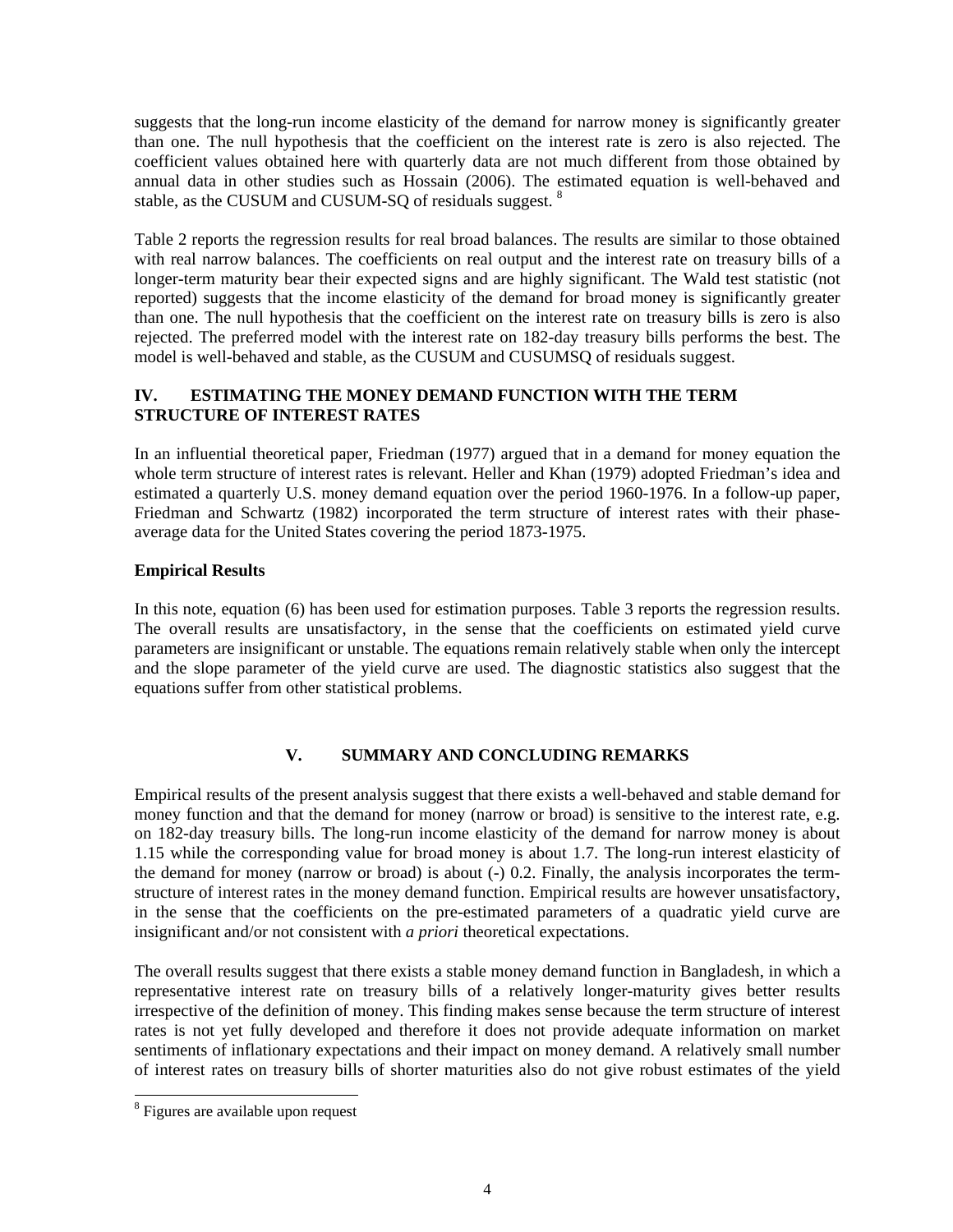curve parameters and therefore their incorporation in the money demand function has not been satisfactory.

The key finding that there exists a stable money demand function has, however, implications for the design and conduct of monetary policy in Bangladesh. Inflation in Bangladesh remains volatile, although such volatility has diminished since the 1980s. Under the circumstances, for price stability and steady economic growth, the Bangladesh Bank needs to maintain a steady money supply growth target through well-designed monetary control measures provided that the money demand function remains stable. The conduct of monetary policy within this framework would raise the credibility of the Bangladesh Bank and also stabilise the prices and outputs and thereby help individuals to smooth their consumption over time. Unstable money supply growth and inflation instability would adversely affect economic growth and undermine the authority and credibility of the Bangladesh Bank. At the same time, as money is not neutral in Bangladesh, the Bangladesh Bank, though may remain under pressure to generate 'inflation surprises' to stimulate economic activity, needs to avoid policies that create both monetary policy and inflation uncertainties.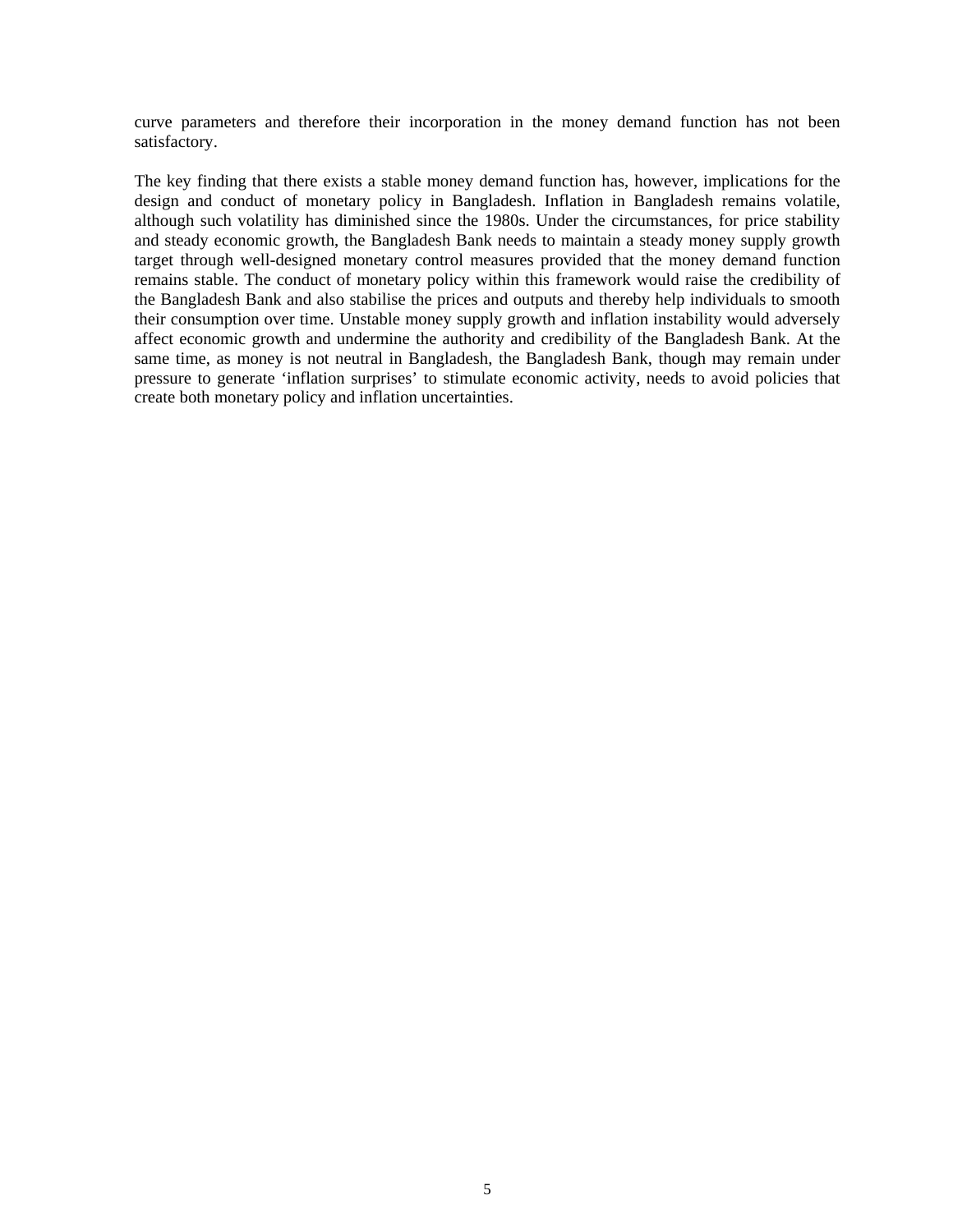# **Appendix**

| The Estimates of Income and Interest Elasticity's of the Demand for Narrow Money |                       |               |                       |               |                        |               |                        |               |
|----------------------------------------------------------------------------------|-----------------------|---------------|-----------------------|---------------|------------------------|---------------|------------------------|---------------|
|                                                                                  | Model 1               |               | Model 2               |               | Model 3                |               | Model 4                |               |
|                                                                                  | (with 28-day TB rate) |               | (with 90-day TB rate) |               | (with 182-day TB rate) |               | (with 364-day TB rate) |               |
|                                                                                  |                       |               |                       |               |                        |               |                        |               |
| Variables                                                                        | <b>OLS</b>            | <b>DOLS</b>   | <b>OLS</b>            | <b>DOLS</b>   | <b>OLS</b>             | <b>DOLS</b>   | <b>OLS</b>             | <b>DOLS</b>   |
| Constant                                                                         | $-1.46(2.26)$         | $-1.18(1.59)$ | $-1.11(1.66)$         | $-0.29(0.40)$ | $-0.98(1.44)$          | $-0.01(0.01)$ | $-1.10(1.50)$          | $-0.39(0.46)$ |
| $\ln y_t$                                                                        | 1.23(22.14)           | 1.23(19.06)   | 1.21(21.18)           | 1.16(18.76)   | 1.20(21.07)            | 1.15(18.09)   | 1.21(19.61)            | 1.17(16.44)   |
| $\ln i_t$                                                                        | 0.01(0.37)            | $-0.04(1.21)$ | $-0.02(0.48)$         | $-0.12(2.78)$ | $-0.04(0.75)$          | $-0.18(3.09)$ | $-0.02(0.42)$          | $-0.12(2.19)$ |
| $\Delta$ ln y <sub>t+1</sub>                                                     |                       | $-1.04(1.74)$ |                       | $-1.04(1.95)$ |                        | $-1.05(1.92)$ |                        | $-0.95(1.59)$ |
| $\Delta$ ln y <sub>t</sub>                                                       |                       | $-1.67(2.71)$ |                       | $-1.52(2.71)$ |                        | $-1.41(2.38)$ |                        | $-1.42(2.26)$ |
| $\Delta$ ln y <sub>t-1</sub>                                                     |                       |               |                       |               |                        |               |                        | $-0.09(1.16)$ |
| $\Delta$ ln i <sub>t+1</sub>                                                     |                       |               |                       |               |                        | $-0.13(1.64)$ |                        | $-0.10(1.55)$ |
| $\Delta$ ln i <sub>t</sub>                                                       |                       |               |                       |               |                        | 0.12(1.42)    |                        | 0.12(1.42)    |
| $\Delta$ ln i <sub>t-1</sub>                                                     |                       | 0.10(1.76)    |                       | 0.22(3.03)    |                        | 0.17(2.30)    |                        | 0.08(1.06)    |
| SM                                                                               | 0.03(1.42)            | $-0.15(1.83)$ | 0.025(1.29)           | $-0.12(1.55)$ | 0.02(1.22)             | $-0.10(1.22)$ | 0.03(1.26)             | $-0.11(1.33)$ |
| <b>SJ</b>                                                                        | $-0.04(1.93)$         | $-0.19(2.54)$ | $-0.04(2.02)$         | $-0.18(2.62)$ | $-0.04(2.08)$          | $-0.16(2.27)$ | $-0.04(1.99)$          | $-0.16(2.14)$ |
| SS                                                                               | 0.13(6.20)            | $-0.11(0.96)$ | 0.12(6.03)            | $-0.06(0.58)$ | 0.12(5.88)             | $-0.03(029)$  | 0.12(5.89)             | $-0.06(0.55)$ |
| Diagnostics                                                                      |                       |               |                       |               |                        |               |                        |               |
| $R^2$                                                                            | 0.95                  | 0.96          | 0.95                  | 0.97          | 0.95                   | 0.97          | 0.95                   | 0.96          |
| <b>SER</b>                                                                       | 0.042                 | 0.033         | 0.041                 | 0.029         | 0.041                  | 0.030         | 0.042                  | 0.032         |
| <b>DW</b>                                                                        | 0.76                  | 0.95          | 0.76                  | 1.08          | 0.80                   | 1.28          | 0.77                   | 1.17          |
| DF                                                                               | $-3.53$               |               | $-3.50$               |               | $-3.65$                |               | $-3.55$                |               |

**Table 1 The Estimates of Income and Interest Elasticity's of the Demand for Narrow Money** 

## **Table 2**

# **The Estimates of Income and Interest Elasticity's of the Demand for Broad Money**

|                              | Model 1               |               | Model 2               |               | Model 3                |               | Model 4                |               |
|------------------------------|-----------------------|---------------|-----------------------|---------------|------------------------|---------------|------------------------|---------------|
|                              | (with 28-day TB rate) |               | (with 90-day TB rate) |               | (with 182-day TB rate) |               | (with 364-day TB rate) |               |
|                              |                       |               |                       |               |                        |               |                        |               |
| Variables                    | <b>OLS</b>            | <b>DOLS</b>   | <b>OLS</b>            | <b>DOLS</b>   | <b>OLS</b>             | <b>DOLS</b>   | <b>OLS</b>             | <b>DOLS</b>   |
| Constant                     | $-5.59(9.23)$         | $-5.22(6.82)$ | $-5.45(8.70)$         | $-4.67(5.80)$ | $-5.47(8.51)$          | $-4.51(5.69)$ | $-5.49(7.91)$          | $-4.94(6.88)$ |
| $\ln y_t$                    | 1.74(33.28)           | 1.73(26.41)   | 1.73(32.60)           | 1.69(25.11)   | 1.73(32.39)            | 1.68(25.83)   | 1.73(29.87)            | 1.71(28.68)   |
| $\ln i_t$                    | $-0.04(1.20)$         | $-0.09(2.28)$ | $-0.05(1.42)$         | $-0.15(2.82)$ | $-0.06(1.32)$          | $-0.19(3.14)$ | $-0.04(1.07)$          | $-0.11(2.47)$ |
| $\Delta$ ln y <sub>t+1</sub> |                       |               |                       |               |                        |               |                        |               |
| $\Delta$ ln y <sub>t</sub>   |                       | 0.99(2.35)    |                       | $-0.91(2.26)$ |                        | $-0.78(1.85)$ |                        | $-0.89(2.26)$ |
| $\Delta$ ln y <sub>t-1</sub> |                       |               |                       |               |                        |               |                        |               |
| $\Delta$ ln i <sub>t+1</sub> |                       | $-0.06(1.21)$ |                       |               |                        | $-0.16(1.87)$ |                        |               |
| $\Delta$ ln i <sub>t</sub>   |                       |               |                       | $-0.06(1.03)$ |                        | 0.13(1.54)    |                        |               |
| $\Delta$ ln i <sub>t-1</sub> |                       | 0.12(1.87)    |                       | 0.22(2.57)    |                        | 0.16(2.05)    |                        | 0.16(2.11)    |
| SM                           | 0.10(5.22)            | $-0.11(1.25)$ | 0.10(5.21)            | $-0.09(1.04)$ | 0.10(5.11)             | $-0.06(0.73)$ | 0.10(5.06)             | $-0.08(1.07)$ |
| <b>SJ</b>                    | $-0.03(1.78)$         | 0.08(2.84)    | $-0.03(1.84)$         | $-0.07(2.49)$ | $-0.03(1.87)$          | $-0.05(1.65)$ | $-0.03(1.71)$          | $-0.07(2.65)$ |
| SS                           | 0.20(10.05)           | $-0.06(0.55)$ | 0.20(10.20)           | 0.04(0.32)    | 0.19(9.99)             | 0.01(0.06)    | 0.20(9.86)             | $-0.05(0.45)$ |
| Diagnostics                  |                       |               |                       |               |                        |               |                        |               |
| $R^2$                        | 0.98                  | 0.98          | 0.98                  | 0.98          | 0.98                   | 0.98          | 0.98                   | 0.98          |
| <b>SER</b>                   | 0.039                 | 0.034         | 0.039                 | 0.032         | 0.039                  | 0.032         | 0.039                  | 0.033         |
| <b>DW</b>                    | 0.67                  | 0.39          | 0.67                  | 0.49          | 0.72                   | 0.49          | 0.65                   | 0.60          |
| DF                           | $-3.22$               |               | $-3.20$               |               | $-3.40$                |               | $-3.19$                |               |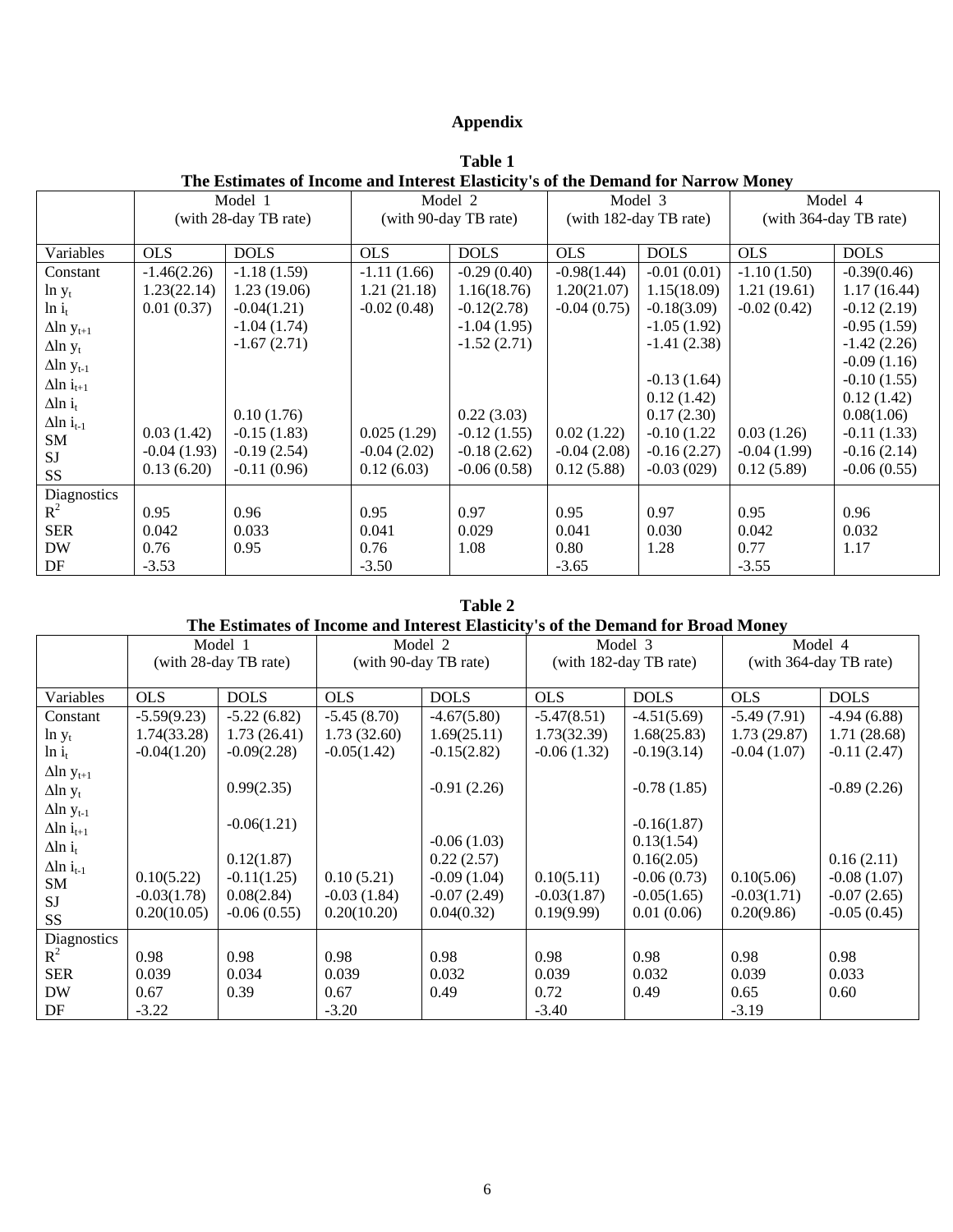| Variables                    |               | Narrow Money Demand: ln (NM/P) |                  | Broad Money Demand: ln (BM/P) |                |               |  |
|------------------------------|---------------|--------------------------------|------------------|-------------------------------|----------------|---------------|--|
| Variables                    | $OLS*$        | DOLS**                         | $DOLS***$        | $OLS*$                        | $DOLS**$       | $DOLS***$     |  |
| Constant                     | 1.69(2.66)    | $-1.80(3.57)$                  | 1.80(3.82)       | $-6.13(9.45)$                 | $-6.89(10.36)$ | $-6.89(9.01)$ |  |
| $\ln y_t$                    | 1.26(22.92)   | 1.29(29.44)                    | 1.29(31.65)      | 1.78(31.72)                   | 1.86(31.94)    | 1.86(26.60)   |  |
| Intercept $(\alpha)$         | $-0.03(0.64)$ | $-0.05(1.36)$                  | $-0.05(1.02)$    | 0.003(0.08)                   | 0.01(0.23)     | 0.01(0.19)    |  |
| Maturity $(\beta)$           | 0.27(0.27)    | $-0.62(2.65)$                  | $-0.62(2.40)$    | 0.77(0.76)                    | 0.77(0.72)     | 0.77(0.63)    |  |
| Maturity-sq( $\gamma$ )      | 12.16(0.77)   |                                |                  | 11.08(0.69)                   | 11.06(0.63)    | 11.06(0.55)   |  |
| $\Delta$ ln y <sub>t+1</sub> |               |                                |                  |                               | $-0.65(0.90)$  | $-0.65(1.27)$ |  |
| $\Delta$ ln y <sub>t</sub>   |               |                                |                  |                               | $-2.20(2.60)$  | $-2.20(3.29)$ |  |
| $\Delta$ ln y <sub>t-1</sub> |               | $-0.82(2.18)$                  | $-0.82(2.26)$    |                               | $-0.90(1.35)$  | $-0.90(1.43)$ |  |
| SM                           |               |                                |                  |                               |                |               |  |
| SJ                           | 0.03(1.52)    | $-0.12(1.59)$                  | $-0.12(1.79)$    | 0.10(5.19)                    | 0.02(0.13)     | 0.02(0.15)    |  |
| SS                           | $-0.05(2.35)$ | $-0.08(3.02)$                  | $-0.08(2.98)$    | $-0.03(1.55)$                 | $-0.12(1.33)$  | $-0.12(1.82)$ |  |
|                              | 0.13(6.70)    | $-0.08(0.75)$                  | $-0.08(0.83)$    | 0.20(9.94)                    | $-0.06(0.43)$  | $-0.06(0.49)$ |  |
| Diagnostics                  |               |                                |                  |                               |                |               |  |
| $R^2$                        | 0.95          | 0.97                           |                  | 0.98                          | 0.98           | 0.98          |  |
| <b>SER</b>                   | 0.040         | 0.033                          |                  | 0.041                         | 0.037          | 0.037         |  |
| <b>DW</b>                    | 1.08          | 1.01                           |                  | 0.66                          | 0.45           | 0.45          |  |
| <b>CUSUM</b>                 | Unstable      | Stable                         |                  | Unstable                      | Stable         | Stable        |  |
| <b>CUSUM-SQ</b>              | Stable        | Stable                         |                  | Stable                        | Stable         | Stable        |  |
| Test for:                    |               |                                |                  |                               |                |               |  |
| Serial Correlation           |               | $F(4,24) = 1.71$               |                  | $F(4,19) = 8.44$              |                |               |  |
| Functional form mis-         |               |                                |                  |                               |                |               |  |
| specification                |               | $F(1,27) = 0.03$               |                  | $F(1,22) = 22.83$             |                |               |  |
| Normality of the residuals   |               | $\chi^2_{(2)} = 0.05$          |                  | $\chi^2_{(2)} = 2.19$         |                |               |  |
| Heteroskedasticity           |               | $F(1,34) = 3.17$               | $F(1,32) = 0.29$ |                               |                |               |  |

**Table 3 Estimates of Income and Interest Elasticity's With the Term Structure of Interest Rates** 

*Notes:* \*Estimation Period: 1997Q4-2006Q4 \*\*Estimation Period: 1998Q2-2006Q4 \*\*\*t-ratios are based on heteroskedasticty-adjusted standard errors.

### **Data Sources and the Time Series Properties**

The unit root test results of the series have been performed by augmented Dickey-Fuller (ADF) and the Kwiatkowski, Phillips, Schmidt and Shin (KPSS) tests. On the basis of the ADF and the KPSS tests, it appears that real narrow money balances (narrow or broad) and real output have a unit root while the interest rates on treasury bills are stationary. The tests results are not conclusive and remain sensitive to the inclusion of the trend. Given the small sample size, the regression analysis is based on the decision that real balances, real output and the yield curve parameters have a unit root while the interest rates are stationary. It is better when these tests results are consistent or confirmatory because most unit root tests have low power, especially when the span of the sample is short (Maddala 2001). For testing purposes, all the series (except yield curve parameters) have been transformed into natural logarithmic form. The tests are conducted for the period 1997Q4-2006Q4. The lag-adjusted sample size is however smaller, depending on the number of lag terms used in the regression. Since the tests results are sensitive to the lag length, the Schwartz Bayesian Criterion (SBC) is used for selection of the optimal lag length under the restriction that the maximum lag length is nine. For all the series, the nine lag terms are more than adequate to make the residuals a white noise.<sup>9</sup>

<sup>&</sup>lt;sup>9</sup> The detail test results are available upon request.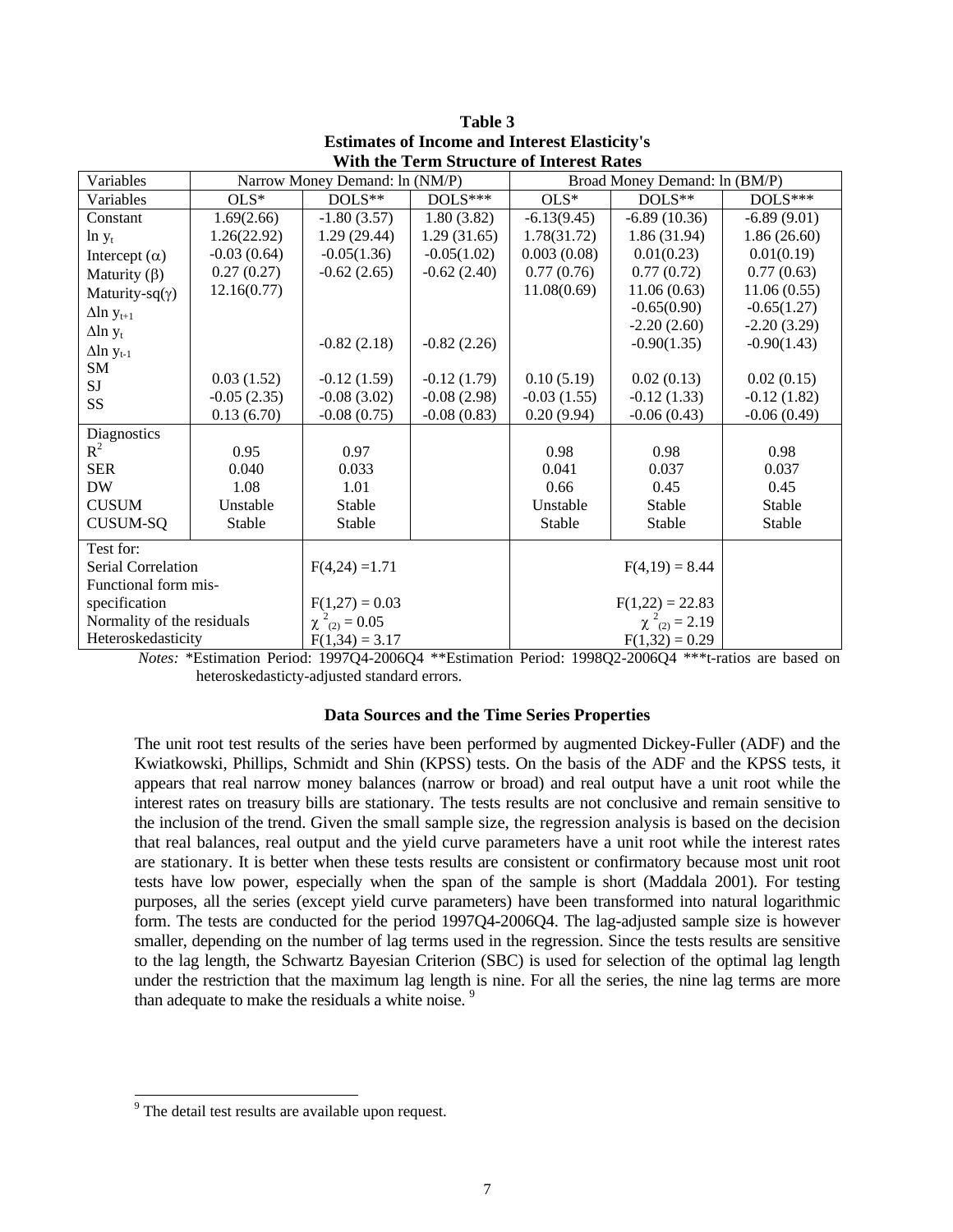#### **Econometric Methodology**

l

This paper applies the Engle-Granger approach to cointegration which involves a two-step estimation of cointegral and error-correction models. In the first step, the cointegrating coefficients  $\beta_1$  and  $\beta_2$  between Y, X1 and X2 in the form of a regression  $Y_t = \alpha + \beta_1 X1_t + \beta_2 X1_t + z_t$  is estimated by OLS. The null hypothesis that Y, X1 and X2 are integrated of order one I(1) and cointegrated with the cointegrating coefficients  $\beta_1$  and  $\beta_2$ , then  $Y_t$  -  $\beta_1X_1$  -  $\beta_2X_2$  should be stationary; otherwise  $Y_t$  -  $\beta_1X_1$  -  $\beta_2X_2$  is nonstationary; that is,  $Y_t$  -  $\beta 1X1_t$  -  $\beta 2X2_t$  is I(1). Therefore, in the second step a Dickey-Fuller t-test (with an intercept but no trend) is used to test for a unit root in the residuals from the first-step regression,  $z<sub>i</sub>$ . Given that the cointegration coefficients  $\beta_1$  and  $\beta_2$  are estimated in the first step prior to testing for a unit root in the error-correction term,  $z_t$ , different critical values are to be used. For example, the large-sample critical value at the 5 per cent level for 3-variable case (Y, X1 and X2) is -3.80 (Stock and Watson 2007, p.660).

In order to draw inference on the cointegration coefficients, there are estimators such as the dynamic OLS (DOLS) that can be applied. When the variables say Y and X are I(1) and cointegrated, the DOLS estimator of the cointegration coefficient is efficient and statistical inference about the cointegration coefficient based on heteroskedasticity-adjusted standard errors is valid in large samples (Stock and Watson, 2007). The DOLS estimator is based on a modified version of the cointegrating equation:  $Y_t = \alpha$  $+ \beta X_t + z_t$ , in which it includes past, present and future values of the change in X. That is, the estimating equation takes the following general form:

$$
Y_t = \alpha + \beta X_t + \Sigma \, \delta_j \, \Delta X_{t,j} \, (j = -\kappa \, \text{to} \, \kappa) + u_t
$$

## **ESTIMATING THE MONEY DEMAND FUNCTION WITH THE TERM STRUCTURE OF INTEREST RATES**

Heller and Khan (1979:114) have considered the following two functions:

$$
\log R_i = \alpha + \beta \tau_i \tag{2}
$$
  

$$
\log R_i = \alpha + \beta \tau_i + \gamma \tau_i^2 \tag{3}
$$

where  $R_i$  (i = 1,…..,n) is the rate of interest on the financial asset with the i<sub>th</sub> maturity period,  $\tau$ . This means  $R_1$  is the interest rate on financial asset with the shortest time of maturity. The quadratic equation (3) can be used to interpret the parameters  $\alpha$ ,  $\beta$  and  $\gamma$ . The intercept term (α) is the shift parameter for the entire term structure of interest rates. The slope and curvature of this function are given by: d log  $R_i/d\tau_i = \beta + 2 \gamma \tau$  and  $d^2 \log R_i/d\tau_i^2 = 2 \gamma$ . Given that the yield curve is usually inverted U-shaped,  $\beta$  is expected to be positive and  $\gamma$  negative. However, when the yield curve takes a U-shape,  $β$  is expected to be negative and γ positive. A U-shaped yield curve suggests that the short-term interest rate is likely to fall in the near future while it would rise in the distant future. Assuming that there are a relatively large number of interest rates on bonds for different maturities<sup>10</sup>, Equation (3) can be estimated for each data point and the estimated parameters can be introduced into a long-run money demand function. Accordingly, Heller and Khan (1979) have specified their conventional money demand function in the following log-linear form:

$$
\log m_{t}^{d} = \delta_{0} + \delta_{1} \log y_{t} + \eta_{1} R_{1t} + \eta_{2} R_{2t} + \dots + \eta_{n} R n_{t}
$$
\n(4)

where the desired demand for real money balances  $m^d$  (=  $M^d/P$  where  $M^d$  is the desired demand for nominal money and P is the general price level) depends on real income (y) and the returns on

<sup>&</sup>lt;sup>10</sup> This is usually true for developed bonds markets in countries such as the United States, the United Kingdom and Japan but not so in developing countries especially because they are often highly inflationary and their capital markets are dominated by very short-maturity treasury bills.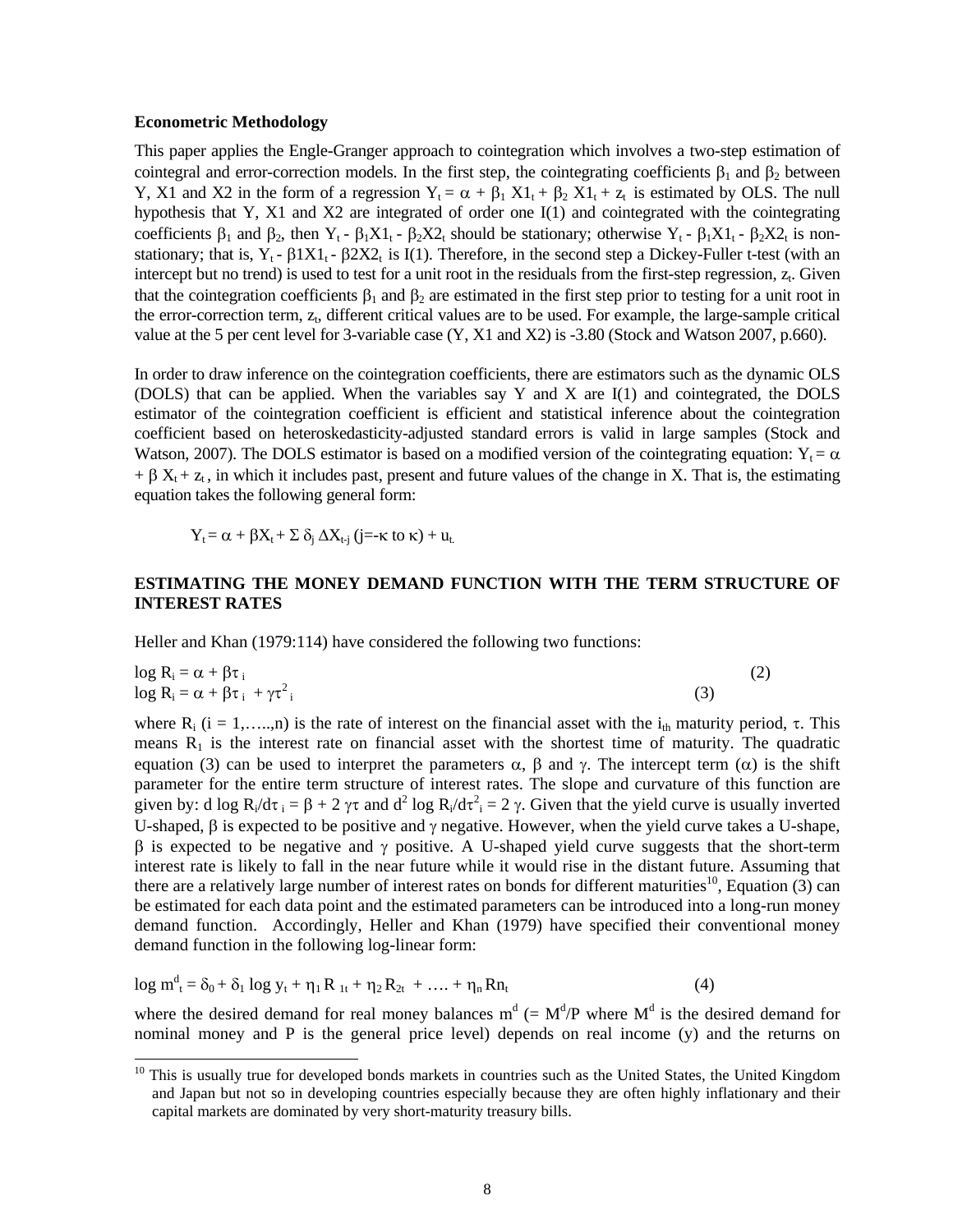alternative financial assets of different maturities  $(R<sub>i</sub>)$  as opportunity cost variables. In this specification, all the interest rates affect the demand for money simultaneously. As it is difficult to estimate the model with all interest rates because of multicollinearity problem, they estimated parameters of the yield curve  $(\alpha, \beta, \text{ and } \gamma)$  and used them to re-specify Equation (4) in the following form:

$$
\log m_t^d = \delta_0 + \delta_1 \log y_t + \delta_2 \alpha_t + \delta_3 \beta_t + \delta_4 \gamma_t \tag{5}
$$

where  $\delta_s$  are parameters to be estimated. At equilibrium, the desired demand for real balances equals actual real balances ( $m<sup>d</sup> = m$ ). Equation (5) is then expressed in the following equilibrium from for estimation purposes:

$$
\log m_t = \delta_0 + \delta_1 \log y_t + \delta_2 \alpha_t + \delta_3 \beta_t + \delta_4 \gamma_t \tag{6}
$$

The expected signs of the parameters are as follows:  $\delta_1 > 0$ ,  $\delta_2 < 0$ ,  $\delta_3 < 0$  and  $\delta_4 > 0$ .

### **Definitions of Variables:**

 $RGDP = GDP$  at constant prices (Millions of Taka)

 $NM =$  Narrow Money (currency plus demand deposits) at the end of the period (Millions of Taka)

BM = Broad money (NM plus time deposits) at the end of the period (Millions of Taka)

 $CPI =$  Consumer Price Index in Bangladesh

INT28= Yield on 28-day Treasury Bills (per cent)

INT90= Yield on 90-day Treasury Bills (per cent)

INT182= Yield on 182-day Treasury Bills (per cent)

INT364= Yield on 364-day Treasury Bills (per cent)

Intercept (α), Maturity (β) and Maturity-Sq (γ) are estimated parameter values of the quadratic yield curve generated from yields on treasury bills of different maturities (INT28, INT90, INt182 and INT364).

Source: Research and Monetary Policy Departments, Bangladesh Bank.

### **References**

Ahmed, S. (1977), "Demand for Money in Bangladesh: Some Preliminary Evidences", *The Bangladesh Development Studies,* Vol.5, No.2, (April), pp.225-237.

Bahar, H.(1987), "Demand for Money in Bangladesh", *Bank Parikrama, Vol.12, No.2, pp.101-107* 

- Bangladesh Bank (2005), "Notes on the Monetary Policy Strategy of the Bangladesh Bank", Policy Notes Series: PN0602, Bangladesh Bank, Head Office, Dhaka.
- Engle, R. and C. Granger (1987), "Cointegration and Error Correction: Representation, Estimation and Testing", *Econometrica*, Vol.55, pp.251-276.
- Friedman, M. (1956), "The Quantity Theory of Money: A Statement". In Friedman, M. (ed), *Studies in the Quantity Theory of Money*, The University of Chicago Press, Chicago, pp.3-21.
- Friedman, M. (1959), "The Demand for Money: Some Theoretical and Empirical Results", *Journal of Political Economy*, Vol.67, No.4, pp.327-351.
- Friedman, M (1969). "The Optimum Quantity of Money". In Friedman, M. (ed.), *The Optimum Quantity of Money and Other Essays*. Chicago: University of Chicago Press, pp.1-50.
- Friedman, M. (1977), "Time Perspective in Demand for Money", *Scandinavian Journal of Economics*, Vol.79, No.4, pp.397-416.